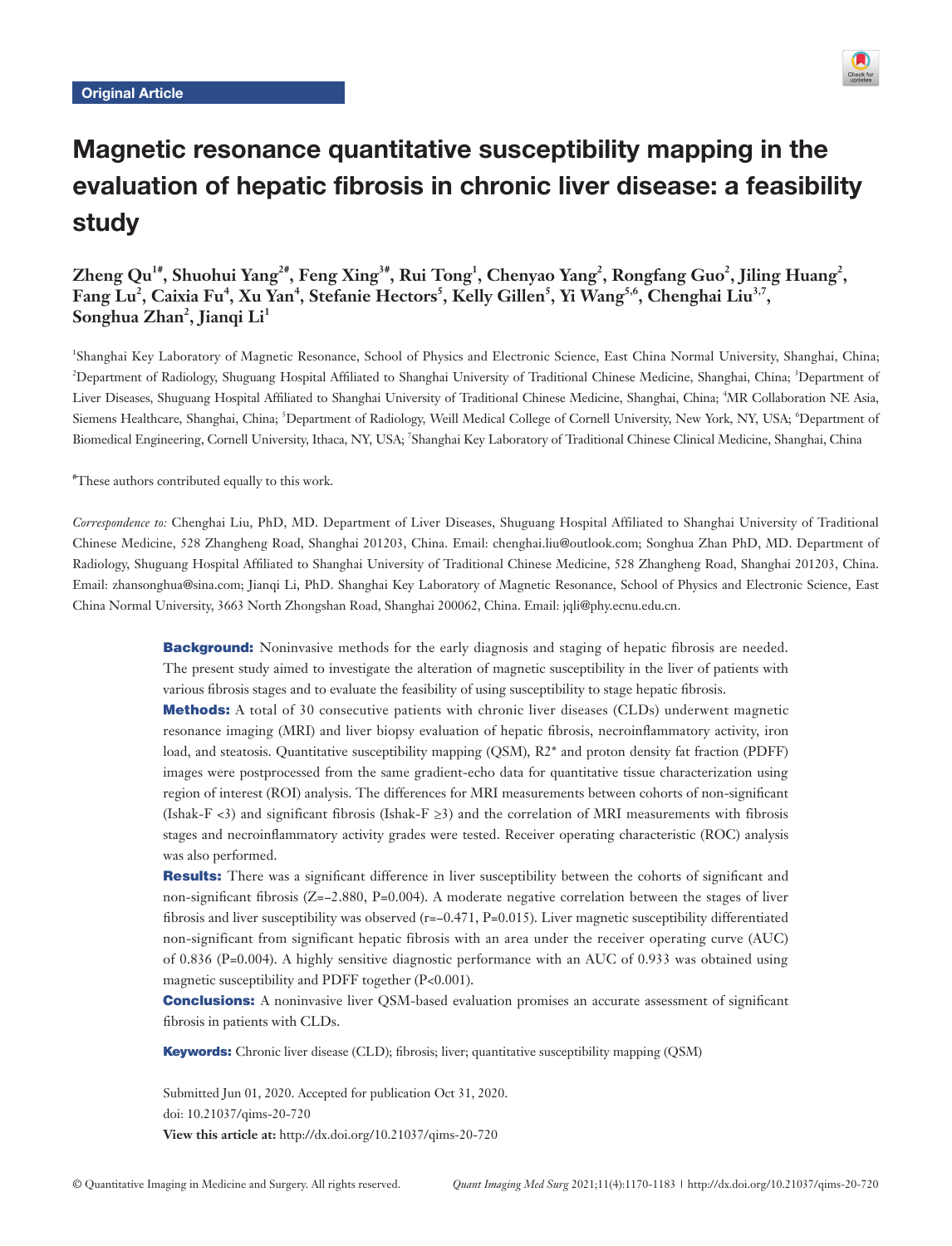# Introduction

Hepatic fibrosis is a wound-healing response to repeated damage to the liver caused by multiple pathogenic factors including viral, autoimmune, drug-induced, cholestatic, and metabolic diseases (1). Hepatic fibrosis, a pathological progression common among most types of chronic liver diseases (CLDs), can result in cirrhosis, progressive hepatic dysfunction, portal hypertension, and in some cases, hepatocellular carcinoma (2). Hepatic cirrhosis is an irreversible process, but hepatic fibrosis progression is potentially reversible through drug therapy based on a careful and accurate evaluation of the extent of the hepatic fibrosis. Therefore, with the number of patients suffering from CLDs continually increasing, early diagnosis and staging of hepatic fibrosis have significant clinical value for patient management decisions, treatment stratification, and prognostication.

Pathological assessment via liver biopsy is the current gold standard for staging hepatic fibrosis. However, this invasive procedure is risky because of potential complications including hemorrhage, wound infection, and perforation of other organs. Moreover, liver biopsy is known to suffer from sampling errors due to fibrosis heterogeneity (3). Therefore, the exploration of a reliable, reproducible, and noninvasive alternative for detection and accurate staging of hepatic fibrosis is a highly relevant research topic.

With their excellent resolution and soft tissue contrast, various magnetic resonance imaging (MRI) techniques have been proposed for the noninvasive diagnosis and staging of hepatic fibrosis, including diffusion-weighted imaging (DWI) (4), MR perfusion imaging (5), dynamic contrast-enhanced MRI (6), spin-lattice relaxation time in the rotating frame (T1rho) MRI (7,8), susceptibilityweighted imaging (SWI) (9), MR elastography (MRE) (10), and multiparametric MRI quantitative techniques (11,12). However, the apparent diffusion coefficient (ADC) value measured by DWI could be affected by steatosis and iron overload (13). MR perfusion imaging in the liver is complicated by the effects of a dual blood supply and respiratory artifacts (5), while dynamic contrast-enhanced MR imaging may carry a risk to patients with renal insufficiency because of the injected [Gd] contrast agent. T1rho MR imaging is rather sensitive to magnetic field inhomogeneity, and this technique requires higher energy deposition produced by radio frequency (RF). SWI is a nonquantitative method with contrasts dependent on imaging parameters, and the tissue signal intensity ratio is dependent on the sequence provided by different MRI scanners. MRE is advantageous over ultrasound elastography and other MRI-based techniques because of its accuracy and reliability for diagnosing and grading liver fibrosis; however, the requirement for costly additional equipment limits its accessibility and application (13). Meanwhile, a multiparametric imaging approach to the liver may suffer from misregistration errors, because the images of multiple contrasts have to be acquired with multiple breath-holds.

Quantitative susceptibility mapping (QSM) is a postprocessing technique that can accurately provide the quantitative distribution of susceptibility sources in tissue (14). QSM cleans up the acquired, but often discarded, phase information of the widely available gradient echo (GRE) sequence (15) and performs the fieldto-source ill-posed inversion using Bayesian inference (16). QSM has been applied to abdominal organs by accounting for the fat contribution to the measured signal phase (17,18). QSM reproducibility has been demonstrated in the brain (19-23), lumbar vertebra (24), and liver (25,26). Hepatic fibrosis is characterized by excessive accumulation of extracellular matrix (ECM) proteins including collagen (1,3), which can contribute to strong diamagnetic susceptibility in the liver tissue due to the enhanced density of orbiting electrons (27). A previous *in*-*vitro* QSM study demonstrated that susceptibility was linearly dependent on collagen concentration (28). Therefore, QSM provides a method for measuring collagen to directly reflect the degree of fibrosis and should be investigated as a feasible tool for the noninvasive staging of hepatic fibrosis.

Thus, the purpose of this study was to investigate changes in liver magnetic susceptibility in patients with various stages of fibrosis, and to evaluate the feasibility of using susceptibility to stage hepatic fibrosis.

# **Methods**

#### *Human subjects*

This prospective study was conducted after obtaining approval from the Institutional Review Board of Shuguang Hospital affiliated with Shanghai University of Traditional Chinese Medicine (approval number: 2018-625-54-01), and written informed consent was obtained from each participant. Thirty consecutive patients with suspected or known CLDs who were willing to take an MRI-QSM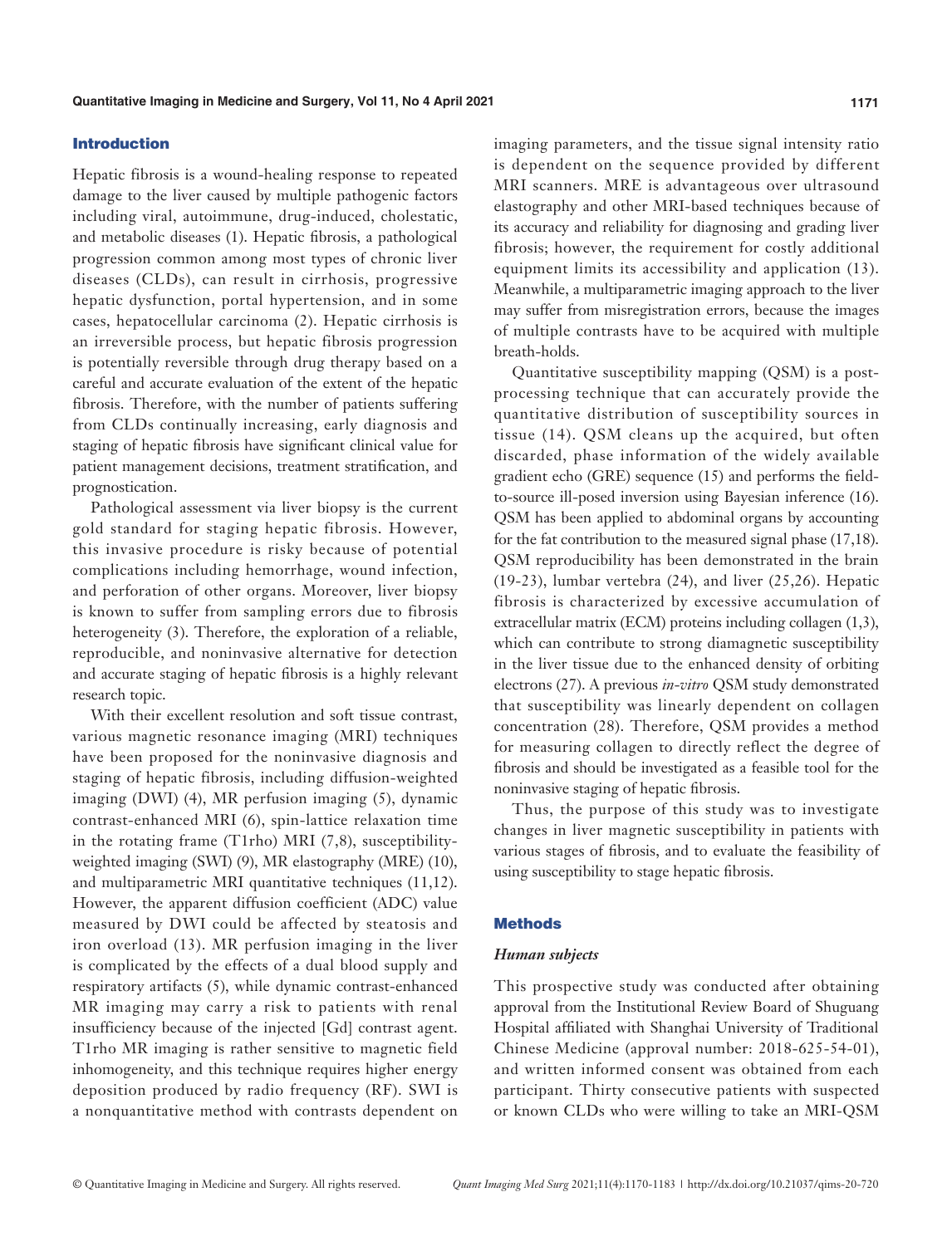

**Figure 1** Flowchart showing participant recruitment. CLD, chronic liver disease; QSM, quantitative susceptibility mapping.

examination and biopsy were recruited for this study. MRI was performed before the liver biopsy. The interval between the MRI examinations, biopsy, and blood sampling was within 2 days. Four of the patients were excluded due to the poor quality of the tissue slice and staining. The final cohort consisted of 26 patients. *Figure 1* summarizes the patient recruitment in this study.

# *MR imaging*

The patients were imaged on a clinical 3T MRI system (Skyra; Siemens Healthcare, Erlangen, Germany) using an 18-channel body coil in combination with some elements of the spine coil. To obtain the susceptibility and R2\* maps, complex data were acquired by using a 3D monopolar readout gradient volumetric interpolated breathhold examination (VIBE) sequence with the following parameters: repetition time  $(TR) = 11.3$  ms, flip angle  $= 4^{\circ}$ , echo number=6, the first echo time  $(TE_1)$  =1.07 ms, echo spacing  $=1.79$  ms, bandwidth  $=1,060$  Hz/pixel, field of view  $(FOV) = 400 \times 350$  mm<sup>2</sup>, matrix size = 224×196×52, voxel size  $=1.8\times1.8\times3.5$  mm<sup>3</sup>. Additionally, a CAIPIRINHA parallel imaging technique with an acceleration factor of 2×2 and 6/8 fractional Fourier transform in the phase-encoding direction was used to reduce acquisition time. The acquisition time for each sequence was 17 seconds during one breath hold. Conventional MR images, including T1 and T2-weighted images, were also acquired for anatomical evaluation.

# *Image processing*

*Figure 2* is a schematic of the QSM reconstruction. Phase images and magnitude images were extracted from the complex MRI data. Simultaneous phase unwrapping and

removal of chemical shift (SPURS) (29) using graph cuts with conditional jump moves were first performed on the phase images, followed by fine-tuning of the field map with T2\*-IDEAL with a single R2\* and 6-peak fat model for the combined water-fat signal (30). The output inhomogeneity B0 field of T2\*-IDEAL was then processed with background field removal using the projection onto dipole field (PDF) method (31), and the remaining magnetic field was processed to generate a susceptibility map using the morphology enabled dipole inversion algorithm (MEDI) (32) with the regularization parameter lambda set to 1,000 and the parameter SMV set to 5 mm.

The proton density fat fraction (PDFF) image was generated from the obtained fat and water images. PDFF was defined by the following equation:

$$
PDF = \frac{\rho_{fat}}{\rho_{fat} + \rho_{water}}
$$
 [1]

where  $\rho_{\text{fat}}$  and  $\rho_{\text{water}}$  are the signal amplitude of the fat image and water image, respectively.

The data processing was performed using Matlab2016b (MathWorks, Natick, MA, USA).

### *Image analysis*

The image quality of the QSM images was assessed independently by two radiologists (with 3 and 12 years' experience in hepatic MRI) based on the radiological impression of image blurring, deformity, and other artifacts, and scored with the following 4 point scale: 0, poor image quality with serious artifacts; 1, diagnostic with moderate image quality and substantial artifacts; 2, diagnostic with good image quality and marginal artifacts; and 3, diagnostic with excellent image quality and no artifacts. Only QSM images with acceptable image quality scores  $(\geq 1)$  were used for the analyses.

Liver magnetic susceptibility, R2\*, and PDFF values were measured using region of interest (ROI) analysis. ROIs were manually drawn on the QSM images using ITK-SNAP software (version 3.8.0, [www.itksnap.org](http://www.itksnap.org/)) by the two radiologists mentioned above who were blinded to the clinical history, blood markers data, and liver biopsy results. First, through consensus, both reviewers determined the single liver slice which contained an aslarge-as-possible cross section through the liver and the least motion artifacts to measure. Then, ROIs ranging from 5 to 8 cm2 were independently placed in this consensus slice in the anterior and posterior segment of the right lobe of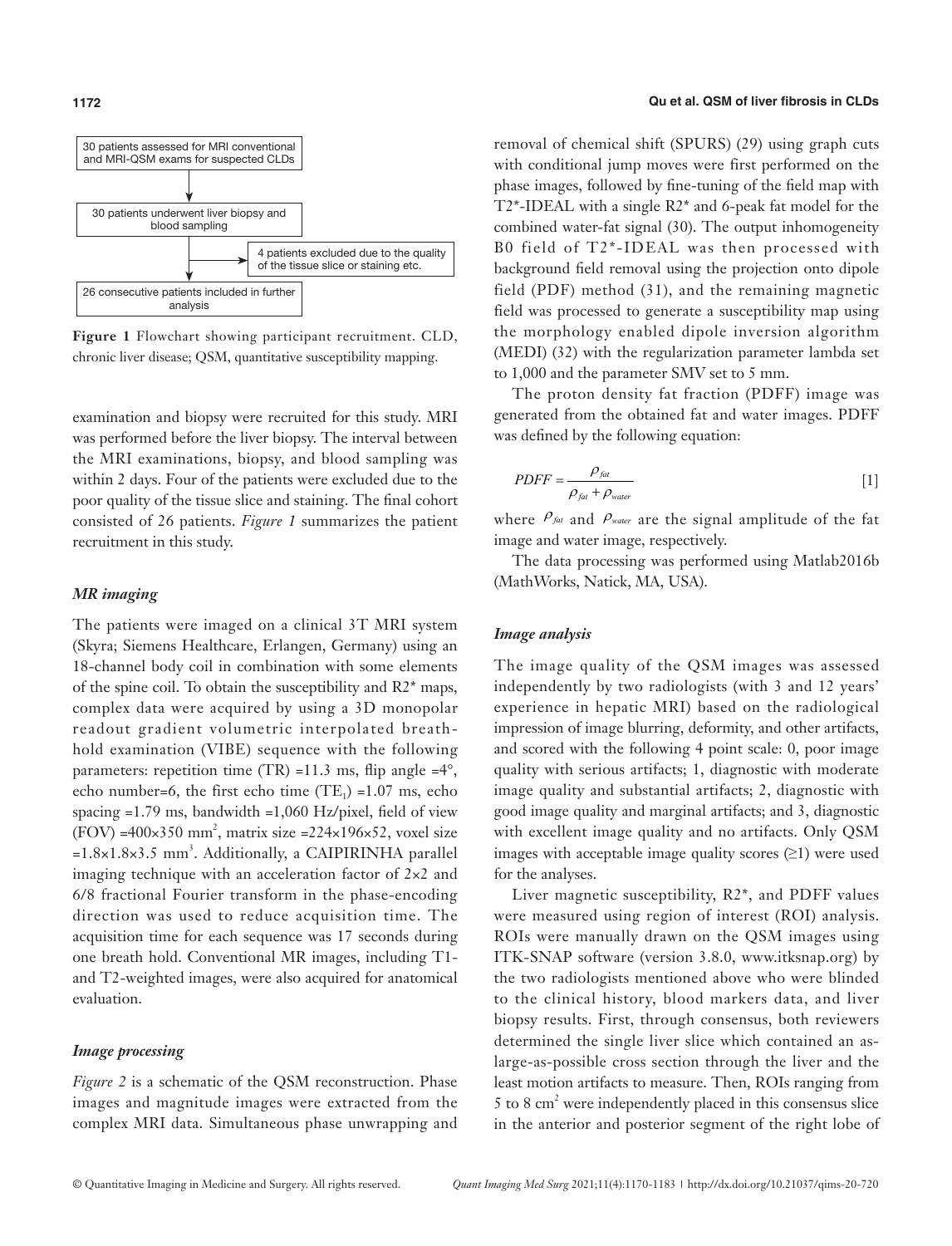

**Figure 2** The schematic view of liver QSM reconstruction. SPURS is performed on the magnitude and phase images (A) to initialize the inhomogeneity magnetic field (B). Then, the T2\*-IDEAL algorithm is performed, outputting water, fat, R2\*, and fine field maps (C). The fine field maps are then processed with background field removal to obtain the local magnetic field maps (D) using the PDF method. The remaining magnetic field maps are processed to generate a susceptibility map (E) by MEDI. QSM, quantitative susceptibility mapping; SPURS, simultaneous phase unwrapping and removal of chemical shift; IDEAL, iterative decomposition of water and fat with echo asymmetry and least-squares estimation; PDF, projection onto dipole field; MEDI, morphology enabled dipole inversion algorithm.



**Figure 3** The ROIs for QSM, R2\*, and PDFF value measurements. ROI analyses were performed at two locations (anterior and posterior segment of the right lobe) in the liver (L1, L2) and at two locations in the latissimus dorsi muscle (M1, M2). To select a region in which the signal was as homogeneous as possible and to avoid large blood vessels and cavities, L1 was made larger than L2. ROI, regions of interest; QSM, quantitative susceptibility mapping; PDFF, proton density fat fraction.

the liver where a biopsy specimen was obtained (*Figure 3*). The other two ROIs ranging from  $1.8$  to  $3.6 \text{ cm}^2$  in the same slice were placed in the latissimus dorsi muscle on either side of the spine as a reference for determining the relative susceptibility in the hepatic parenchyma, as the latissimus dorsi muscle does not accumulate iron (28,33). All ROIs were drawn in the area in which the signal was as homogeneous as possible, and large blood vessels and cavities were avoided. ROIs in the liver were at least 7.2 mm away from the air boundary, while ROIs in the latissimus dorsi muscle were 3.6–7.2 mm away from the tissue border and the air boundary. The ROIs were then copied to corresponding R2\* and PDFF images for measurements. R2\* and PDFF values were measured and averaged on the liver ROIs, while the relative value between the averaged values on the liver ROIs and on the latissimus dorsi muscle ROIs was calculated as the hepatic susceptibility value. To evaluate the reproducibility of the ROI sampling, the above ROI drawing and analyses were repeated by both radiologists after 4 months.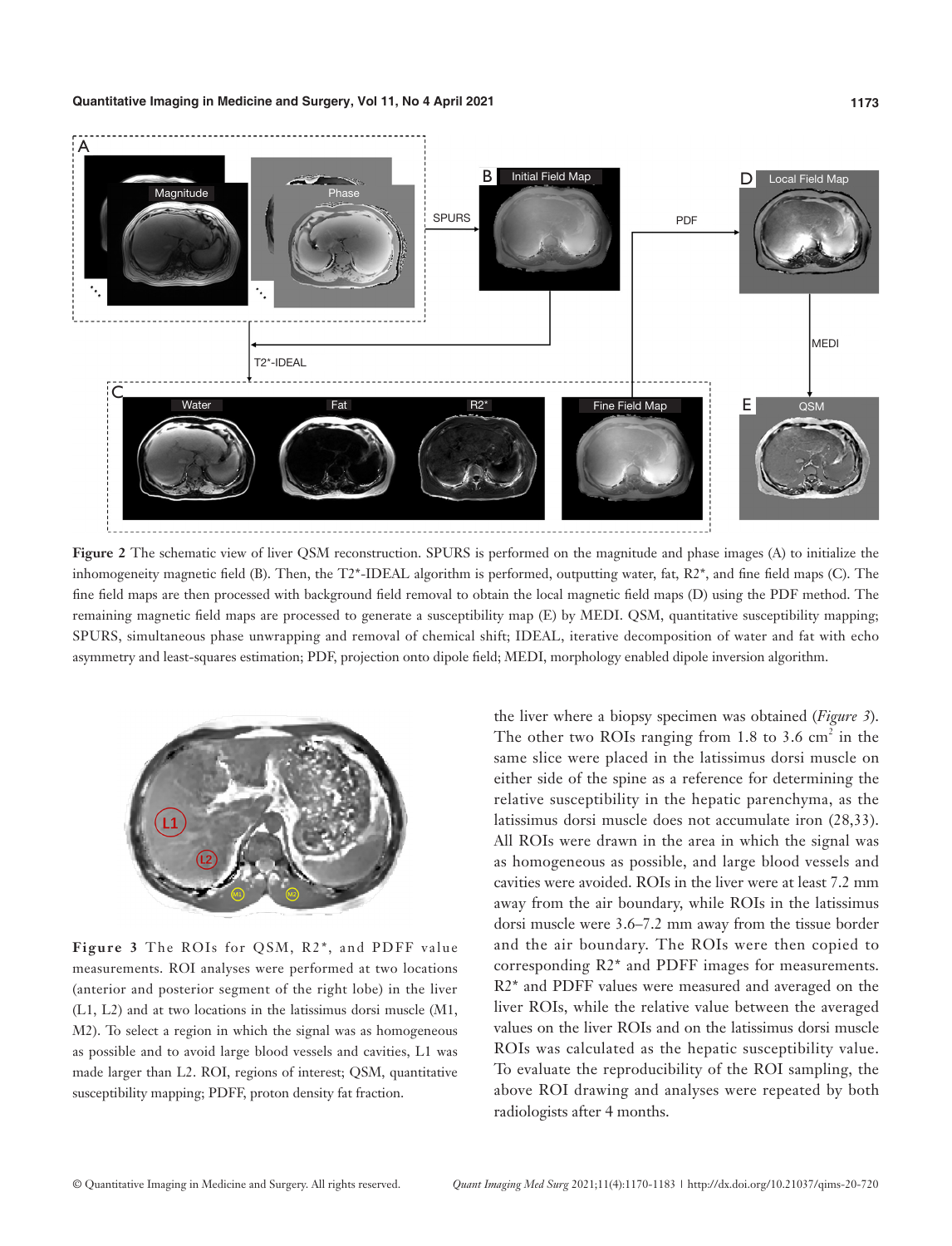**Table 1** Ishak fibrosis scoring system

Score stage description

- 0 No fibrosis
- 1 Fibrous expansion of some portal areas, with or without short fibrous septa
- 2 Fibrous expansion of most portal areas, with or without short fibrous septa
- 3 Fibrous expansion of most portal areas with occasional portal to portal (P-P) bridging
- 4 Fibrous expansion of portal areas with marked bridging [portal to portal (P-P) and portal to central (P-C)]
- 5 Marked bridging (P-P and/or P-C) with occasional nodules (incomplete cirrhosis)
- 6 Cirrhosis, probable, or definite

#### *Blood markers and histopathologic evaluations*

Serum markers including serum alanine aminotransferase (ALT, units per liter), serum aspartate aminotransferase (AST, units per liter), g-glutamyl transpeptidase (GGT, units per liter), serum albumin (Alb, grams per liter), total serum bilirubin (Tbil, micromoles per liter), and the AST-ALT ratio were used to assess liver function.

The liver biopsy specimens were obtained by an associate physician in the Institute of Liver Diseases using an automatic needle device (MAGNUM biopsy instrument, Bard, USA) with a 16-gauge disposable needle (MN1620, Bard, USA). Pathological samples of around 1 mm in diameter and 17 mm in length were fixed with 10% formalin, embedded in paraffin, and sectioned. The tissue slices were stained with hematoxylin-eosin (HE), Masson's trichrome, reticulin, cytokeratin (CK) 7, CK19, CD34, CD8, hepatitis B surface antigen (HBsAg), hepatitis B core antigen (HBcAg), and Perls' Prussian blue.

Hepatic fibrosis was evaluated semiquantitatively with the modified Ishak histological activity index scale ranging from 0–6 based on the reticulin and Masson's trichrome staining (34). A detailed scoring description is shown in *Table 1*. The recent guidelines of the American Association for the Study of Liver Diseases (AASLD) and the European Association for the Study of Liver (EASL) both recommended antiviral therapy for patients with evidence of significant fibrosis (Ishak fibrosis score  $\geq$ 3) (35,36), so we performed further quantitative measurements based on this classification: significant fibrosis (Ishak fibrosis score  $\geq 3$ ) and non-significant fibrosis (Ishak fibrosis score <3).

#### **1174 Qu et al. QSM of liver fibrosis in CLDs**

Necroinflammatory activity was evaluated semiquantitatively according to the METAVIR scoring system (37) as follows: 0, none; 1, mild; 2, moderate; and 3, severe. According to the proportion of hepatocytes containing fat vesicles based on HE staining, liver steatosis was graded as follows: none, <5%; slight, 5–33%; moderate, 33–66%; and severe, >66%. Iron overload was classified as positive or negative based on the visual assessment of iron granules with Prussian blue stain (38).

All the liver biopsies were graded by three hepatologists independently, and the final scores were obtained by consensus from at least two hepatologists. If the three hepatologists had different results, liver biopsy samples were evaluated and decided by the central hepatologist.

#### *Statistical analysis*

Grading scales of the image quality are expressed as median [P25, P75], and differences between the two reviewers were evaluated with Wilcoxon signed-rank test. Sex and histopathologic grading are presented as numbers, whereas descriptive statistics of all other variables are expressed as medians and confidence intervals. The difference for anthropometric, blood markers, and MRI measurements between cohorts of non-significant (Ishak-F <3) and significant (Ishak-F  $\geq$ 3) fibrosis were tested by using the Mann-Whitney U test. For the MRI measurements that were significantly different between the two cohorts, the distribution for each cohort is shown with box plots. A nonparametric Spearman's rank correlation test was performed to evaluate the correlation of MRI measurements with fibrosis stages and necroinflammatory activity grades. Receiver operating characteristic (ROC) analysis was performed based on binary logistic regression to assess the diagnostic utility of MRI measurements (liver susceptibility, R2\*, PDFF, and their combinations) to differentiate non-significant from significant fibrosis. The value that maximized the Youden index was chosen as the optimal cutoff value. To evaluate pathological distribution characteristics, Kendall's tau-b coefficient was calculated to measure the degree of correspondence between the fibrosis stage and other histopathologic grades (necroinflammatory activity grade and liver steatosis extent).

To evaluate intra- and interobserver reproducibility, reliability analysis was performed by calculating the intraclass correlation coefficients (ICC) based on the QSM ROI measurements.

All statistical tests were performed using SPSS software (version 23.0; SPSS, Chicago, IL, USA) and OriginPro software (version 8.0; OriginLab Corporation, MA, USA).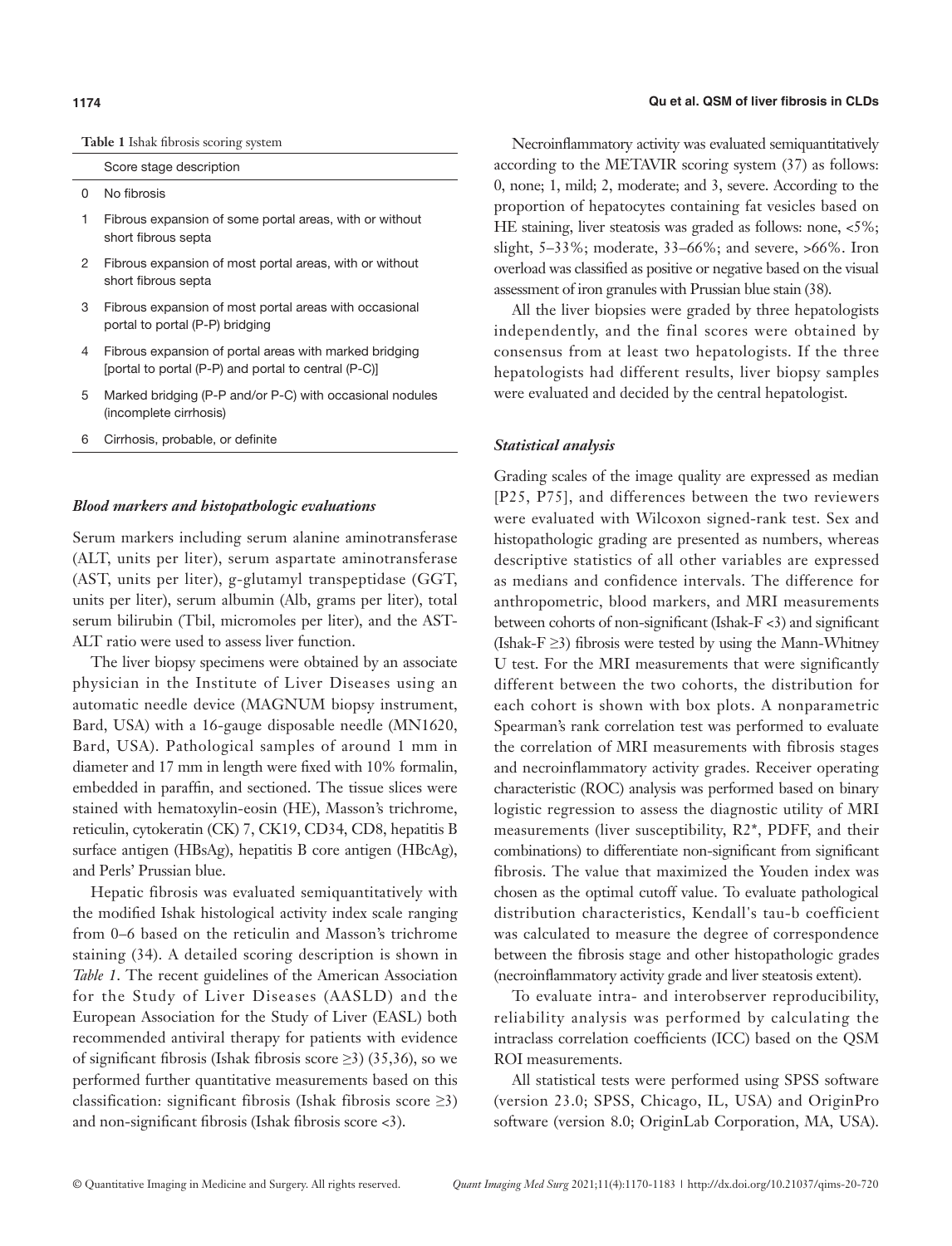#### **Quantitative Imaging in Medicine and Surgery, Vol 11, No 4 April 2021 1175**

**Table 2** Comparison of the anthropometric measurements and blood markers between non-significant (Ishak-F <3) and significant (Ishak-F ≥3) fibrosis groups

| Parameters      | All subjects $(n=26)$ | $Ishak-F < 3 (n=11)$   | Ishak-F $\geq$ 3 (n=15) | P     |
|-----------------|-----------------------|------------------------|-------------------------|-------|
| Age (years)     | 48.00 (43.22, 52.93)  | 41.00 (37.17, 55.19)   | 48.00 (43.28, 55.66)    | 0.377 |
| BMI ( $kg/m2$ ) | 23.95 (22.18, 25.31)  | 23.30 (20.03, 26.81)   | 24.20 (22.37, 25.61)    | 0.640 |
| Sex             |                       |                        |                         |       |
| Male            | 17                    | 8                      | 9                       | 0.500 |
| Female          | 9                     | 3                      | 6                       |       |
| ALT (U/L)       | 40.00 (42.40, 132.75) | 34.00 (19.86, 124.14)  | 41.00 (25.31, 172.69)   | 0.678 |
| AST (U/L)       | 33.50 (32.78, 84.43)  | 43.68 (15.90, 80.43)   | 36.00 (25.18, 107.35)   | 0.194 |
| GGT (U/L)       | 57.00 (35.79, 176.57) | 48.00 (-30.61, 302.12) | 60.00 (31.27, 137.71)   | 0.483 |
| Alb $(g/L)$     | 41.95 (39.92, 43.49)  | 42.90 (39.36, 46.02)   | 41.30 (38.77, 43.18)    | 0.392 |
| Tbil (µmol/L)   | 17.48 (15.46, 22.94)  | 15.20 (11.98, 24.46)   | 17.66 (14.66, 25.18)    | 0.622 |
| <b>AST/ALT</b>  | 0.85(0.74, 1.02)      | 0.67(0.58, 1.07)       | 0.85(0.73, 1.11)        | 0.392 |

Sex is presented as numbers, while other data are expressed as medians and 95% confidence intervals. ALT, alanine aminotransferase; AST, aspartate aminotransferase; GGT, g-glutamyl transpeptidase; Alb, albumin; Tbil, total serum bilirubin.

A P value <0.05 was considered statistically significant.

### **Results**

#### *Patient characteristics*

The final cohort consisted of 26 patients (mean age, 48.08±12.03 years; range, 27–68 years) diagnosed with CLDs on the basis of previous clinical, blood marker exam results, and MRI. These patients, including 17 men (mean age, 44.82±10.82 years; range, 27–64 years) and 9 women (mean age, 54.22±12.37; range, 33–68 years), had the following CLDs: chronic hepatitis B (n=9, 34.6%), cryptogenic hepatic fibrosis (n=5, 19.2%), hepatic injury (n=2, 7.7%), steatohepatitis (n=1, 3.8%), steatohepatitis with chronic hepatitis  $B(n=2, 7.7\%)$ , steatohepatitis with autoimmune hepatitis with (n=1, 3.8%), alcoholic hepatic disease (n=1, 3.8%), alcoholic hepatic disease with schistosome (n=1, 3.8%), chronic hepatitis with autoimmune hepatitis (n=1, 3.8%), primary biliary cirrhosis  $(n=1, 3.8\%)$ , autoimmune hepatitis  $(n=1, 3.8\%)$ , and primary biliary cirrhosis with hepatic injury (n=1, 3.8%).

#### *Anthropometric measurements and blood markers*

According to the Ishak fibrosis scores, 15 patients (58%) had significant hepatic fibrosis (Ishak-F  $\geq$ 3) and 11 patients (42%) had non-significant hepatic fibrosis (Ishak-F <3). Anthropometric measurements, blood markers, and imaging results are summarized in *Table 2*. There were no statistically significant differences between the two fibrosis cohorts in age, BMI, gender distribution, or blood markers.

#### *QSM, R2\*, and PDFF measurements*

The image quality scores for QSM were diagnostic for all patients, and thus all images could be used for further analysis. No significant difference in image quality was found between reviewer 1 [2.00 (1.00, 2.25)] and reviewer 2 [2.00 (1.00, 2.25)] (*Z* =−0.277, P=0.782).

The results of the MRI measurements are summarized in *Table 3*. A significant difference in liver susceptibility was observed between the two patient cohorts (*Z* =−2.880, P=0.004). The mean susceptibility value of the significant fibrosis cohort was  $0.1051\pm0.0663$  ppm, which was significantly lower than that of the non-significant fibrosis cohort  $(0.1971\pm0.0748$  ppm). The susceptibility values between the two cohorts are also illustrated with boxplots in *Figure 4*. There were no significant differences in R2\* and PDFF values between the two cohorts. Only two of the patients in this study had a PDFF value over 5.56%, which was taken as the cutoff value for hepatic steatosis.

The results of the nonparametric Spearman's rank correlation test of the MRI measurements with the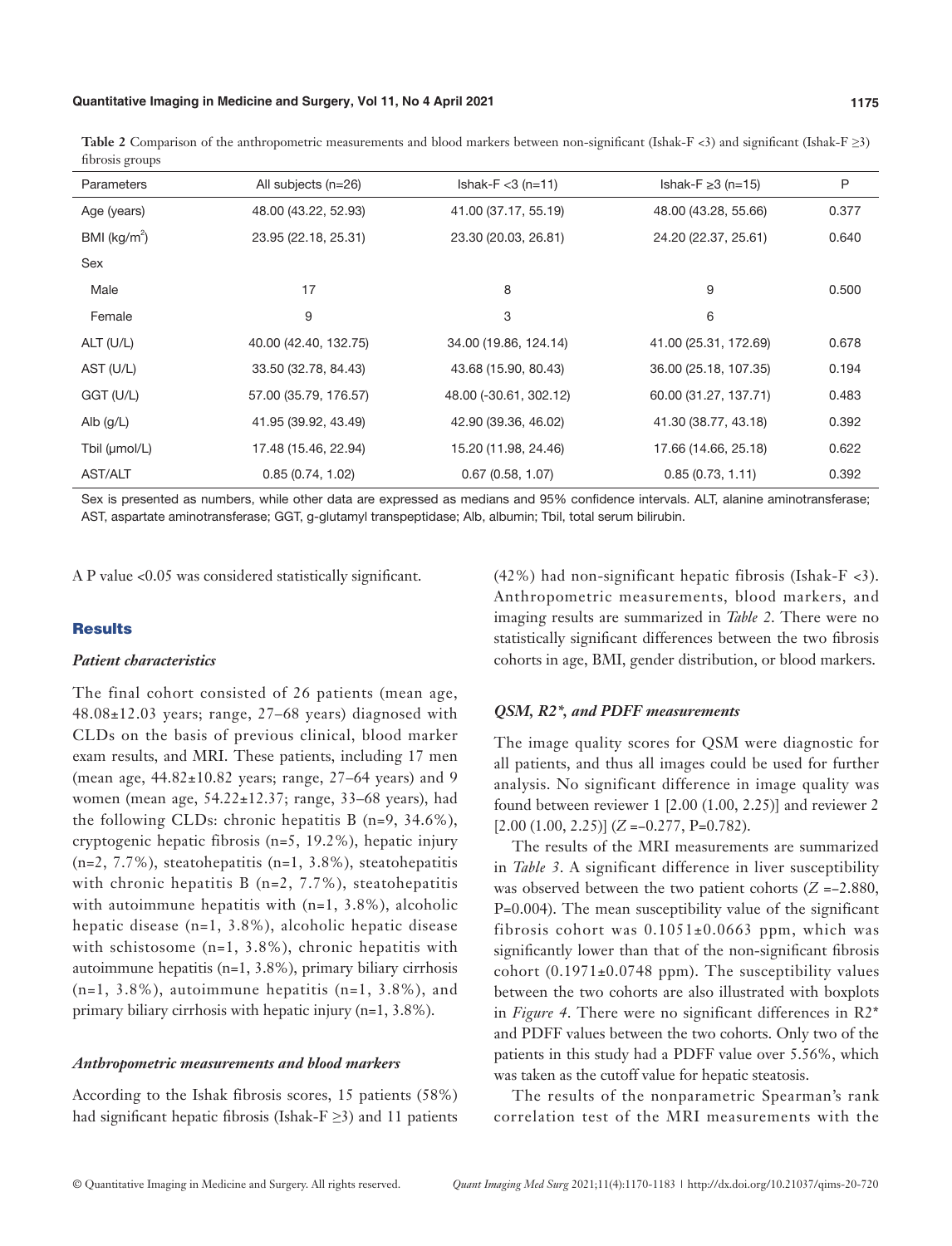| Parameters           | All subjects (n=26)    | $Ishak-F < 3(n=11)$     | Ishak-F $\geq$ 3 (n=15) | P     |
|----------------------|------------------------|-------------------------|-------------------------|-------|
| $\chi_{liver}$ (ppm) | 0.1471 (0.1106, 0.774) | 0.1746 (0.1469, 0.2473) | 0.1170 (0.0684, 0.1418) | 0.004 |
| $R2^*$ (s $^{-1}$ )  | 44.99 (40.60, 52.88)   | 45.30 (38.04, 56.15)    | 44.67 (37.16, 55.79)    | 0.815 |
| <b>PDFF</b>          | 2.78% (2.40%, 5.00%)   | 1.90% (1.58%, 3.28%)    | 4.30% (2.43%, 6.76%)    | 0.102 |

**Table 3** Comparison of the MRI measurements in patients between non-significant (Ishak-F <3) and significant (Ishak-F ≥3) fibrosis groups

Data are expressed as medians and 95% confidence intervals. *χliver*, live susceptibility; PDFF, proton density fat fraction.



**Figure 4** Boxplot analysis of the liver susceptibility value between cohorts of Ishak-F <3 and Ishak-F  $\geq$ 3. The susceptibility value decreased significantly with increasing fibrosis stage.

| Table 4 The correlation analyses of MRI measurements with the |  |
|---------------------------------------------------------------|--|
| fibrosis stage and the necroinflammatory activity grade       |  |

| Measurements              | Fibrosis stage | Necroinflammatory<br>activity grade |  |  |
|---------------------------|----------------|-------------------------------------|--|--|
| $\chi_{liver}$ (ppm)      | $r = -0.471$   | $r=-0.168$                          |  |  |
|                           | $P = 0.015$    | $P = 0.412$                         |  |  |
| $R2^*$ (s <sup>-1</sup> ) | $r = -0.001$   | $r = 0.010$                         |  |  |
|                           | $P = 0.996$    | $P = 0.961$                         |  |  |
| <b>PDFF</b>               | $r = 0.272$    | $r = 0.278$                         |  |  |
|                           | $P = 0.178$    | $P = 0.168$                         |  |  |

r is Spearman's rank correlation coefficient. *χliver*, live susceptibility; PDFF, proton density fat fraction.



**Figure 5** Correlation analysis of liver susceptibility values with the Ishak fibrosis scores. The susceptibility values are moderately and negatively correlated with the fibrosis stage. The correlation coefficient was calculated using the Spearman's rank correlation test.

fibrosis stages and necroinflammatory activity grades are summarized in *Table 4*. There was a moderate negative correlation between the susceptibility value and the fibrosis stage of patients (*r*=−0.471, P=0.015), which is also shown in *Figure 5*. However, there was no significant correlation of R2\* or PDFF with the fibrosis stage. No significant correlations of the MRI measurements with the necroinflammatory activity grade were observed.

# *ROC analysis*

*Figure 6* shows the ROC curves of the MRI measurements (liver susceptibility, R2\*, PDFF, and their combinations) for differentiating significant from non-significant hepatic fibrosis. The areas under the curve (AUC), asymptotic significance, and asymptotic 95% confidence intervals of the MRI measurements for differentiating significant from non-significant hepatic fibrosis are summarized in *Tabl[e 5](https://pubs.rsna.org/doi/10.1148/radiol.13122440?url_ver=Z39.88-2003&rfr_id=ori%3Arid%3Acrossref.org&rfr_dat=cr_pub%3Dpubmed&#tbl5)*. The ROC curves demonstrated that liver susceptibility had a superior ability to differentiate non-significant from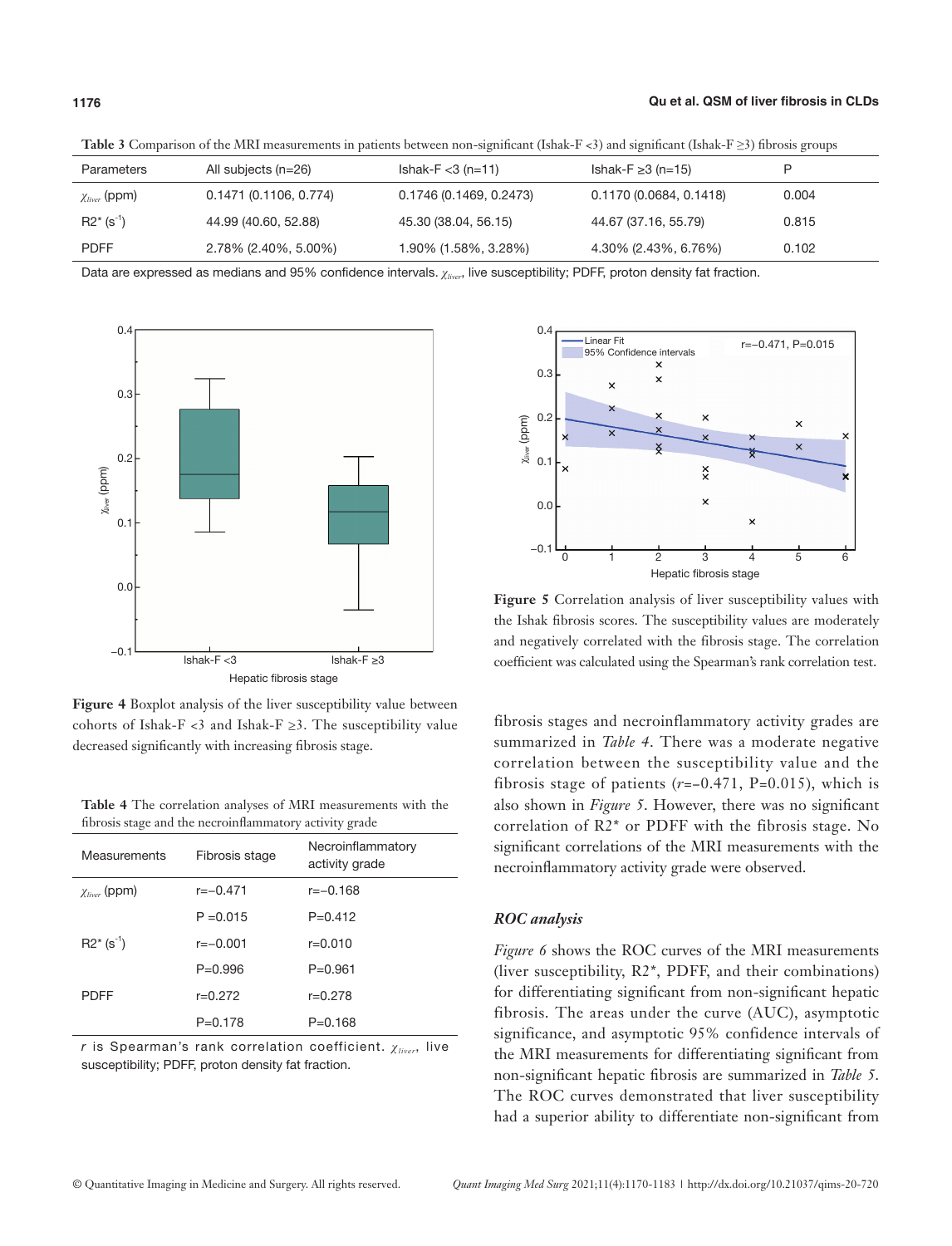significant hepatic fibrosis (AUC =  $0.836$ , P= $0.004$ ) over R2<sup>\*</sup>  $(AUC = 0.572, P=0.815)$  and PDFF  $(AUC = 0.691, P=0.102)$ . The optimal cutoff value of susceptibility for non-significant versus significant hepatic fibrosis was ≤0.1639 ppm with the Youden index as 0.503. A better diagnostic performance was obtained using susceptibility and PDFF together (AUC  $=0.933$ , P $<0.001$ ).

#### *Pathological distribution characteristics*

The distribution of patients in each hepatic fibrosis stage,



**Figure 6** The ROC curves of the MRI measurements (liver susceptibility, R2\*, PDFF, and their combinations) for differentiating significant from non-significant hepatic fibrosis. ROC, receiver operating characteristic; PDFF, proton density fat fraction

necroinflammatory activity grade, steatosis, and iron load degree is summarized in *Table 6*. Kendall's tau-b rank correlation test revealed that the fibrosis stage correlated with an increasing necroinflammatory activity grade (*r=*0.664, P<0.001). However, there was no significant correlation between the fibrosis stage and the degree of steatosis in hepatocytes (*r=*0.251, P=0.139).

#### *Inter- and Intra-observer reliability*

Interobserver reliability between the two reviewers was almost perfect (ICC, 0.977; P<0.001; 95% confidence interval: 0.949, 0.990). The intra-observer ICCs were 0.917 and 0.983 for the two reviewers, demonstrating good reproducibility on the ROI measurements.

#### **Discussion**

Our results demonstrate the clinical feasibility and accurate diagnostic performance of liver QSM for assessing and staging hepatic fibrosis. QSM can noninvasively capture the susceptibility change during the development of hepatic fibrosis in patients with CLDs. Our data show that liver susceptibility had a moderate negative correlation with fibrosis stage, and that liver susceptibility values in patients decreased significantly with significant fibrosis compared to non-significant fibrosis. A highly accurate diagnostic performance was achieved in the cohort of CLD patients by integrating susceptibility and PDFF together. QSM is thus a feasible noninvasive diagnostic tool for differentiating fibrosis stages in patients with CLDs.

The QSM-based diagnostic accuracy in assessing significant liver fibrosis found in this preliminary study (AUC =0.933) has an obvious advantage over the serum biomarkers (AUC =0.71–0.81) (39,40) and over multiparametric MRI

**Table 5** The diagnostic performance of MRI measurements for differentiating significant from non-significant hepatic fibrosis

| Diagnosis marker    | <b>AUC</b> | Asymptotic significance | Asymptotic 95% confidence intervals |
|---------------------|------------|-------------------------|-------------------------------------|
| <b>QSM</b>          | 0.836      | 0.004                   | (0.683, 0.989)                      |
| $R2^*$              | 0.527      | 0.815                   | (0.301, 0.753)                      |
| <b>PDFF</b>         | 0.691      | 0.102                   | (0.482, 0.900)                      |
| $QSM + R2^*$        | 0.818      | 0.006                   | (0.657, 0.979)                      |
| $OSM + PDFF$        | 0.933      | < 0.001                 | (0.837, 1.000)                      |
| $OSM + R2^* + PDFF$ | 0.933      | < 0.001                 | (0.834, 1.000)                      |

AUC, areas under the curve; QSM, quantitative susceptibility mapping; PDFF, proton density fat fraction.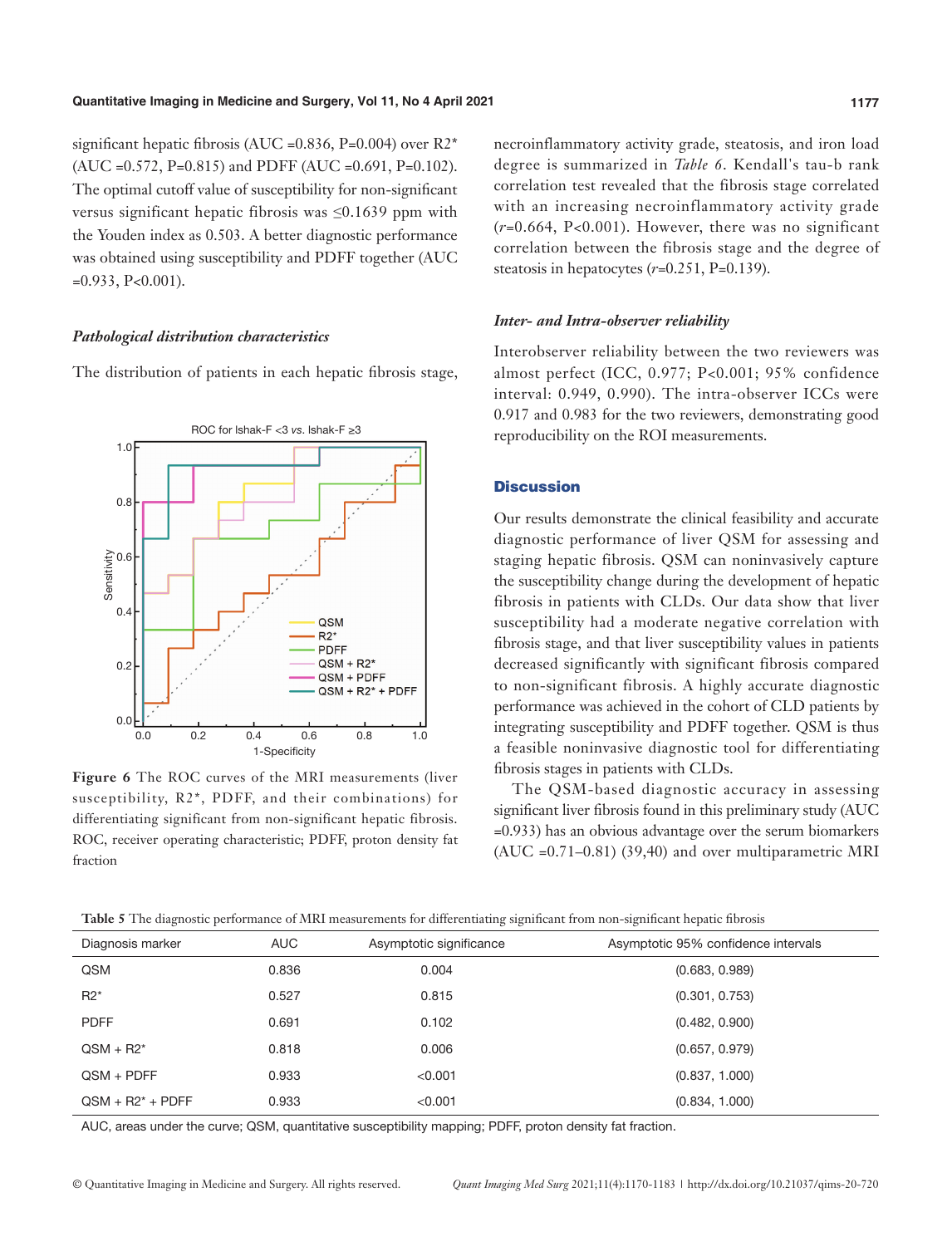|                                  |                |             |                | Ishak fibrosis score |             |          |          |
|----------------------------------|----------------|-------------|----------------|----------------------|-------------|----------|----------|
| Histopathologic parameters       |                |             |                |                      |             |          |          |
|                                  | $0(n=2)$       | 1 $(n=3)$   | $2(n=6)$       | $3(n=5)$             | $4(n=4)$    | $5(n=2)$ | $6(n=4)$ |
| Necroinflammatory activity grade |                |             |                |                      |             |          |          |
| $\mathbf 0$                      | $\overline{2}$ | 3           | 3              | $\overline{2}$       | $\mathbf 0$ | 0        | 0        |
| 1                                | $\mathbf 0$    | $\Omega$    | 2              | $\Omega$             | 3           | $\Omega$ | 0        |
| 2                                | $\mathbf 0$    | 0           | 1              | 2                    |             | 2        |          |
| 3                                | $\mathbf 0$    | $\mathbf 0$ | 0              |                      | $\Omega$    | $\Omega$ | 3        |
| Steatosis in hepatocytes         |                |             |                |                      |             |          |          |
| None: 0-5%                       | $\overline{2}$ | 2           | $\overline{c}$ | 2                    | 2           |          | 2        |
| Slight: 5-33%                    | $\mathbf 0$    |             | 4              |                      | 2           |          |          |
| Moderate: 33-66%                 | 0              | 0           | 0              | $\overline{2}$       | $\Omega$    | $\Omega$ |          |
| Severe: >66%                     | $\mathbf 0$    | $\mathbf 0$ | $\Omega$       | $\Omega$             | $\Omega$    | $\Omega$ |          |
| Iron load                        |                |             |                |                      |             |          |          |
| Negative                         | $\overline{2}$ | 3           | 6              | 5                    | 3           | 2        | 3        |
| Positive                         | 0              | 0           | 0              | 0                    | 1           | 0        |          |

**Table 6** Distribution of patients in each histopathologic grade

techniques such as FibroMRI (AUC =0.85) (12) and the liver inflammation and fibrosis score (AUC =0.89) (11). Moreover, the diagnostic accuracy of the QSM-based method matches that of MRE (AUC = $0.92-0.94$ ) (41-43), which is arguably the most accurate MRI technique for assessing liver fibrosis among available the methods based on diffusion, perfusion, T1rho, or mechanics response (13). QSM-based fibrosis assessment takes the chemical composition approach to evaluating liver fibrosis by logistically integrating magnetic susceptibility, proton density fat fraction, and R2\* values all derived from a single, widely available multiecho GRE sequence without any additional hardware requirement. QSM has also been demonstrated to be very reproducible across scanner platforms (19) and readily applicable for imaging the liver (25). In comparison, MRE takes the mechanical approach to evaluating liver fibrosis by probing the tissue with a mechanical wave and measuring its response, necessitating expensive wave driver hardware. A QSM-based approach may be combined with MRE for a more accurate assessment of liver fibrosis, and a QSM-based approach may be used when MRE hardware is not available.

It is well known that multifactorial and often diseasespecific hepatic injury leads to the initiation of fibrogenesis (3). The stimuli followed by activation of the innate immune system provoke a fibrogenic response with ECM-producing myofibroblasts, and liver fibrosis is characterized by excessive accumulation of ECM proteins including collagen (1,3). These proteins have an enhanced density of orbiting electrons and may contribute to strong diamagnetic susceptibility in the tissue (27), as demonstrated in previous studies with *in*-*vitro* collagen phantoms (28), articular cartilage specimens (44), and the fibrotic liver tissues (45). We found a moderate negative linear correlation between the measured susceptibility values and the fibrosis stage of the patients in this study, which suggests that an increase in collagen quantity could be reflected by a decrease in susceptibility, with this observed decrease in susceptibility being closely related to the progression of fibrosis.

Liver iron and fat may also contribute to liver tissue susceptibility. Iron overload leads to the accumulation of iron in tissues and tends to follow distinct patterns in which the liver is a common site of deposition, resulting in an increase in tissue susceptibility due to its paramagnetic effects. Lipids are less diamagnetic than water, resulting in an increase in susceptibility (46). In our study, only two of the patients were diagnosed as positive in iron overload through liver biopsy, and half of the patients suffered from slight-to-moderate steatohepatitis. It is unclear what value R2\* can add to fibrosis diagnosis by QSM in patients with little iron overloading, and it may be more useful in patients with more substantial liver iron overloading.

Hepatic steatosis existing alone or as a cofactor with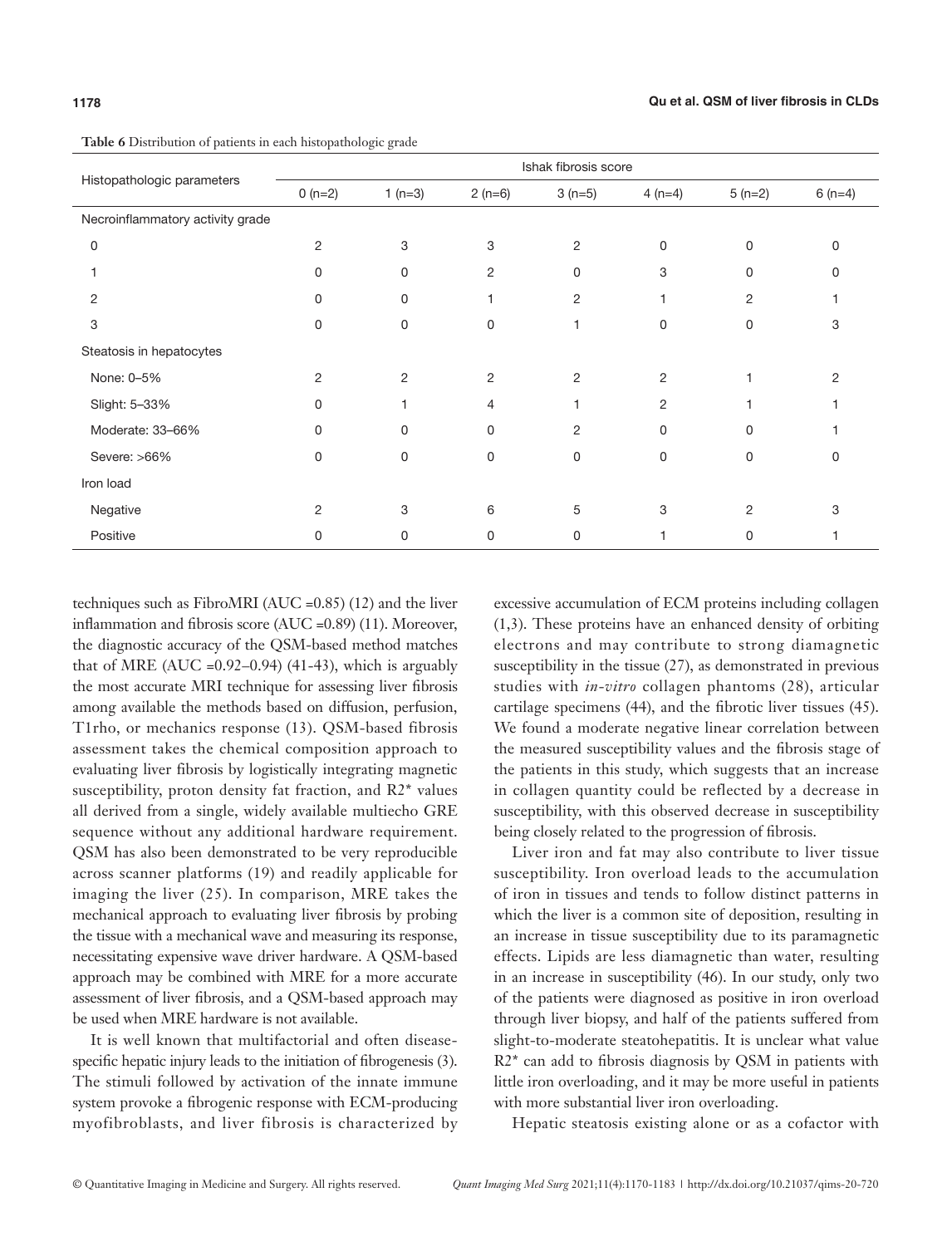other CLDs can exacerbate liver injury and make the liver more vulnerable to factors that lead to liver inflammation and fibrosis (47). Meanwhile, increasing evidence has demonstrated that hepatic steatosis is an additional metabolic risk factor of chronic hepatitis B-related fibrosis (46). In our study, 42.3% of CLD patients suffered from chronic hepatitis B. The histopathologic results revealed that half of the patients suffered from slight-tomoderate steatohepatitis. Although no statistical difference of PDFF was observed between cohorts of non-significant and significant fibrosis, there was a trend that the PDFF value increased with the fibrosis stage, with a mean PDFF value of 1.9% for patients with non-significant fibrosis and 4.3% for patients with significant fibrosis. This may explain the increase on the AUC of susceptibility combined with PDFF. Therefore, QSM combined with a PDFF biomarker showed a better diagnostic performance than QSM alone.

The presence of fibrosis, fat, and iron in tissue does not only alter the susceptibility of tissue but also increases the local field inhomogeneity, which further increases the R2\* value (48). However, the presence of necroinflammation with fibrosis reduces R2 and R2\* because liver inflammation is typically accompanied by cell swelling, edema, and early loss of plasma membrane integrity with an accumulation of inflammatory necrotic tissue (49). No significant correlations of liver R2\* with the fibrosis stage or the necroinflammatory activity grade were observed in this study. These results suggest that the co-occurrence of fibrosis and necroinflammation—but not that of fat or iron—renders the use of R2\* problematic for characterizing liver fibrosis in patients with CLDs. This could explain why QSM combined with R2\* as the biomarker showed a decreased diagnostic performance compared to QSM alone.

Chronic hepatitis B patients represented a significant part of our study sample. Approximately one-third of cirrhosis cases worldwide are caused by the hepatitis B virus (HBV) infection (50), and liver fibrosis may develop to cirrhosis. As the current gold standard of liver fibrosis, invasive liver biopsy is a risky procedure, especially when HBV can spread through blood. The drawbacks, which include patient reluctance, pain, and potential complications, also cannot be ignored. Therefore, by enabling accurate diagnosis of the degree of liver fibrosis, QSM may potentially help physicians better manage chronic hepatitis B patients and make informed clinical decisions.

This study has some limitations. First, chronic hepatitis B patients represented a significant part of our study. Inhomogeneous distribution of CLD etiology may also have an effect on the performance of the MRI measurements. A further study should be performed on a larger number of CLD patients with varying fibrosis stages and etiologies. Second, the liver biopsy specimen had a 1 mm diameter and 17 mm length, which may not be representative of the whole liver tissue. Hepatic fibrosis, necroinflammatory activity, iron load, and steatosis in this specimen may not be representative of the whole liver because the development of CLDs is very heterogeneous. Third, the cutoff values were determined within a small sample. Further studies with larger cohorts are needed to evaluate and validate clinically efficient cutoff values. Fourth, the quantitative MR images including QSM, R2\*, and PDFF were generated under a breath-hold sequence, which tended to have low signalto-noise ratio (SNR) and was prone to respiratory artifacts due to the relatively long breath-hold duration of 17 s. The acquisition time could be shortened by reducing the number of slices and including only the central liver, but this would also decrease the SNR. Reducing the spatial resolution could shorten the acquisition time and improve SNR, but the pixel size would be decreased. Both the low coverage and low resolution would lead to loss of contrast and errors in susceptibility maps (51,52). In future work, a navigator motion compensation approach (53) may be used for free-breathing data acquisition in liver QSM to produce consistently good quality maps. Fifth, liver QSM acquisition can be optimized by including in-phase echoes (25). The top or bottom of the liver may have more artifacts because a large variation of magnetic susceptibility and background magnetic field exists in these regions and may affect the reliability of the susceptibility measurement. The preconditioning method can be used to deal with the presence of air in the stomach and intestines of large susceptibility contrasts from the liver (54). With these data acquisition and reconstruction improvements, liver QSM quality may be as robust as brain QSM (19) and suitable for wide dissemination in clinical studies (23). Sixth, the effects of various physiological and technical factors on the susceptibility measurement may still need further assessment.

In conclusion, a significant decrease in liver susceptibility is associated with a corresponding progression in hepatic fibrosis. Liver susceptibility may be a promising marker for assessing significant fibrosis. With further study, QSM can potentially be used as an alternative tool for the noninvasive detection and diagnosis of the severity of hepatic fibrosis in patients with CLDs.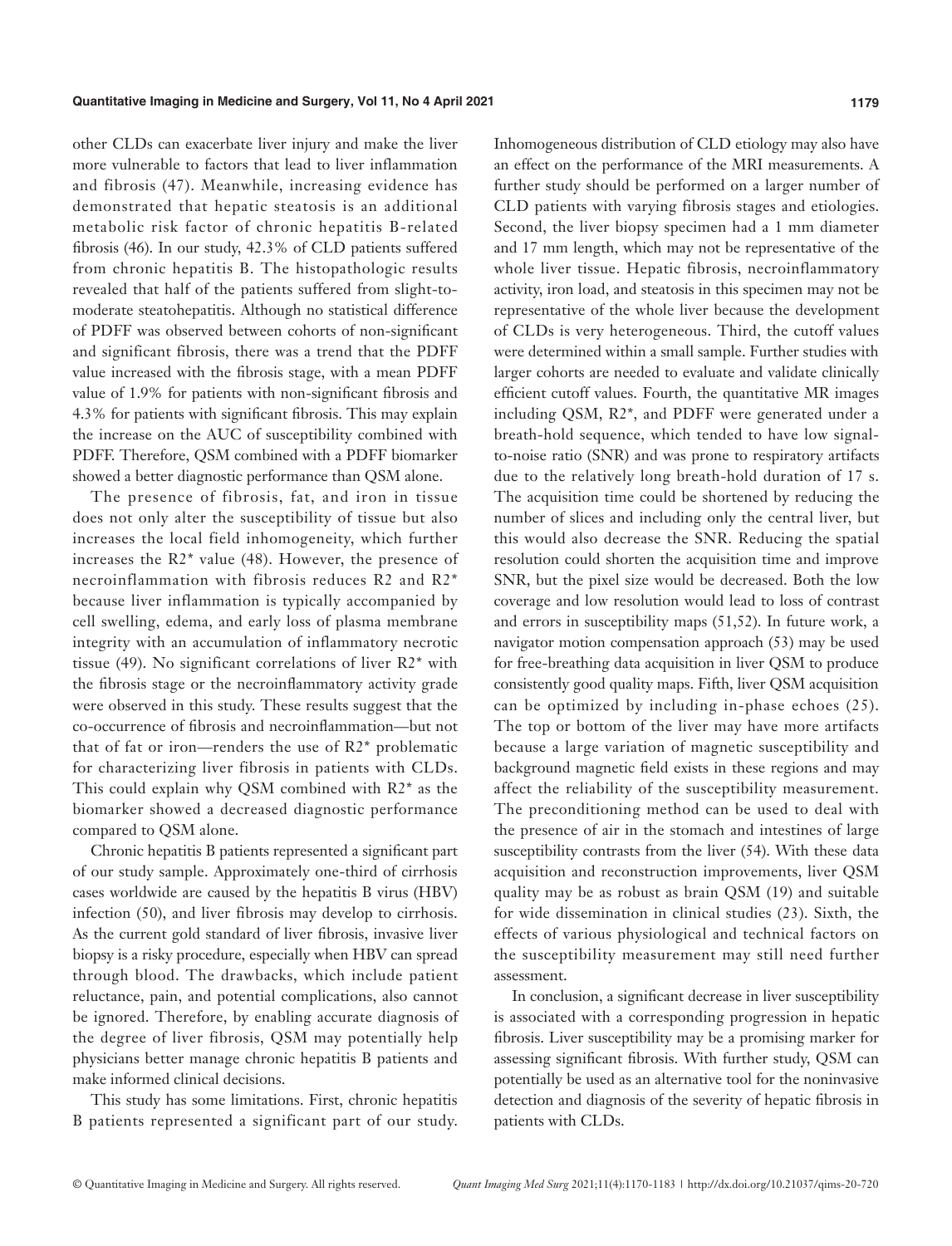# Acknowledgments

*Funding:* This work was supported by the National Natural Science Foundation of China (grant numbers 81271533, 81730109); the Siming Scholar Foundation of Shuguang Hospital Affiliated to Shanghai University of Traditional Chinese Medicine (grant number SGXZ-201902); the National Science & Technology Major Project (grant number 2018ZX10302204); and the Shanghai "Rising Stars of Medical Talent" Youth Development Program Youth Medical Talents - Medical Imaging Practitioner Program (grant number SHWRS(2020)-087).

# Footnote

*Conflicts of Interest:* All authors have completed the ICMJE uniform disclosure form (available at [http://](http://dx.doi.org/10.21037/qims-20-720) [dx.doi.org/10.21037/qims-20-720](http://dx.doi.org/10.21037/qims-20-720)). CF and XY, from the commercial company Siemens Healthcare, were MR collaborating scientists providing technical support under the Siemens collaboration regulations and had no financial or other conflicts with respect to this study. The other authors have no conflicts of interest to declare.

*Ethical Statement:* This study was conducted after obtaining approval from the Institutional Review Board of Shuguang Hospital affiliated with Shanghai University of Traditional Chinese Medicine (approval number: 2018-625-54-01). Written informed consent was obtained from the patients for publication of this study and any accompanying images. A copy of the written consent is available for review by the editor-in-chief of this journal.

*Open Access Statement:* This is an Open Access article distributed in accordance with the Creative Commons Attribution-NonCommercial-NoDerivs 4.0 International License (CC BY-NC-ND 4.0), which permits the noncommercial replication and distribution of the article with the strict proviso that no changes or edits are made and the original work is properly cited (including links to both the formal publication through the relevant DOI and the license). See: [https://creativecommons.org/licenses/by-nc-nd/4.0/.](https://creativecommons.org/licenses/by-nc-nd/4.0/)

### **References**

- 1. Bataller R, Brenner DA. Liver fibrosis. J Clin Invest 2005;115:209-18.
- 2. Fuchs BC, Hoshida Y, Fujii T, Wei L, Yamada S, Lauwers

GY, McGinn CM, DePeralta DK, Chen X, Kuroda T, Lanuti M, Schmitt AD, Gupta S, Crenshaw A, Onofrio R, Taylor B, Winckler W, Bardeesy N, Caravan P, Golub TR, Tanabe KK. Epidermal growth factor receptor inhibition attenuates liver fibrosis and development of hepatocellular carcinoma. Hepatology 2014;59:1577-90.

- 3. Rockey DC, Bissell DM. Noninvasive measures of liver fibrosis. Hepatology 2006;43:S113-20.
- 4. Annet L, Peeters F, Abarca-Quinones J, Leclercq I, Moulin P, Van Beers BE. Assessment of diffusionweighted MR imaging in liver fibrosis. J Magn Reson Imaging 2007;25:122-8.
- 5. Hagiwara M, Rusinek H, Lee VS, Losada M, Bannan MA, Krinsky GA, Taouli B. Advanced liver fibrosis: Diagnosis with 3D whole-liver perfusion MR imaging - Initial experience. Radiology 2008;246:926-34.
- 6. Chen BB, Hsu CY, Yu CW, Wei SY, Kao JH, Lee HS, Shih TT. Dynamic contrast-enhanced magnetic resonance imaging with Gd-EOB-DTPA for the evaluation of liver fibrosis in chronic hepatitis patients. Eur Radiol 2012;22:171-80.
- 7. Allkemper T, Sagmeister F, Cicinnati V, Beckebaum S, Kooijman H, Kanthak C, Stehling C, Heindel W. Evaluation of fibrotic liver disease with wholeliver T1rho MR imaging: a feasibility study at 1.5 T. Radiology 2014;271:408-15.
- 8. Zhao F, Zhou N, Wang JL, Zhou H, Zou LQ, Zhong WX, He J, Zheng CJ, Yan SX, Wáng YXJ. Collagen deposition in the liver is strongly and positively associated with T1rho elongation while fat deposition is associated with T1rho shortening: an experimental study of methionine and choline-deficient (MCD) diet rat model. Quant Imaging Med Surg 2020;10:2307-21.
- 9. Balassy C, Feier D, Peck-Radosavljevic M, Wrba F, Witoszynskyj S, Kiefer B, Reiter G, Dai Y, Ba-Ssalamah A. Susceptibility-weighted MR imaging in the grading of liver fibrosis: a feasibility study. Radiology 2014;270:149-58.
- 10. Venkatesh SK, Yin M, Takahashi N, Glockner JF, Talwalkar JA, Ehman RL. Non-invasive detection of liver fibrosis: MR imaging features vs. MR elastography. Abdom Imaging 2015;40:766-75.
- 11. Gallego-Durán R, Cerro-Salido P, Gomez-Gonzalez E, Pareja MJ, Ampuero J, Rico MC, Aznar R, Vilar-Gomez E, Bugianesi E, Crespo J, González-Sánchez FJ, Aparcero R, Moreno I, Soto S, Arias-Loste MT, Abad J, Ranchal I, Andrade RJ, Calleja JL, Pastrana M, Iacono OL, Romero-Gómez M. Imaging biomarkers for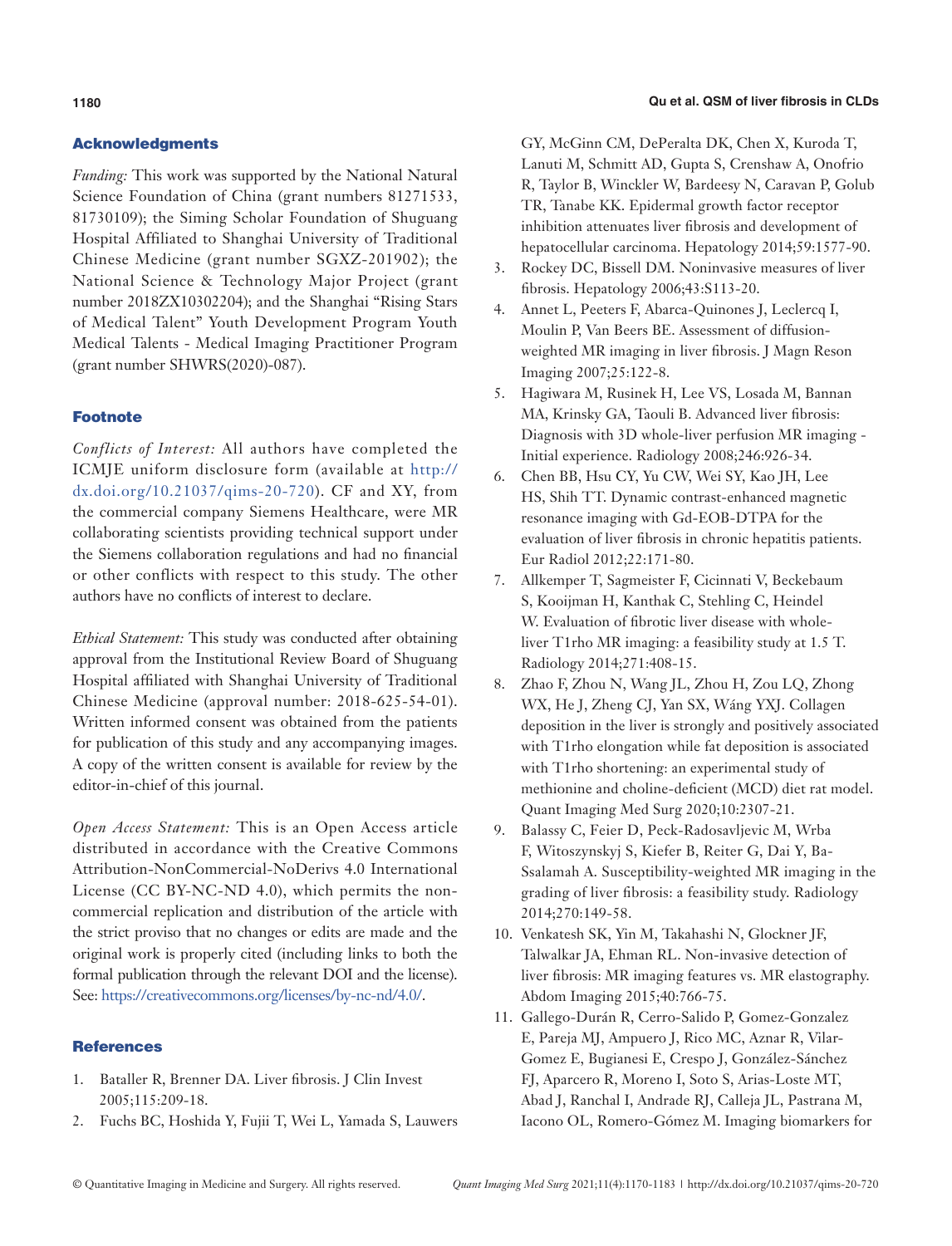#### **Quantitative Imaging in Medicine and Surgery, Vol 11, No 4 April 2021 1181**

steatohepatitis and fibrosis detection in non-alcoholic fatty liver disease. Sci Rep 2016;6:31421.

- 12. Pavlides M, Banerjee R, Tunnicliffe EM, Kelly C, Collier J, Wang LM, Fleming KA, Cobbold JF, Robson MD, Neubauer S, Barnes E. Multiparametric magnetic resonance imaging for the assessment of non-alcoholic fatty liver disease severity. Liver Int 2017;37:1065-73.
- 13. Petitclerc L, Sebastiani G, Gilbert G, Cloutier G, Tang A. Liver fibrosis: Review of current imaging and MRI quantification techniques. J Magn Reson Imaging 2017;45:1276-95.
- 14. de Rochefort L, Liu T, Kressler B, Liu J, Spincemaille P, Lebon V, Wu J, Wang Y. Quantitative susceptibility map reconstruction from MR phase data using bayesian regularization: validation and application to brain imaging. Magn Reson Med 2010;63:194-206.
- 15. Dong J, Liu T, Chen F, Zhou D, Dimov A, Raj A, Cheng Q, Spincemaille P, Wang Y. Simultaneous phase unwrapping and removal of chemical shift (SPURS) using graph cuts: application in quantitative susceptibility mapping. IEEE Trans Med Imaging 2015;34:531-40.
- 16. Wang Y, Liu T. Quantitative susceptibility mapping (QSM): Decoding MRI data for a tissue magnetic biomarker. Magn Reson Med 2015;73:82-101.
- 17. Dimov AV, Liu T, Spincemaille P, Ecanow JS, Tan H, Edelman RR, Wang Y. Joint estimation of chemical shift and quantitative susceptibility mapping (chemical QSM). Magn Reson Med 2015;73:2100-10.
- 18. Sharma SD, Hernando D, Horng DE, Reeder SB. Quantitative susceptibility mapping in the abdomen as an imaging biomarker of hepatic iron overload. Magn Reson Med 2015;74:673-83.
- 19. Deh K, Nguyen TD, Eskreis-Winkler S, Prince MR, Spincemaille P, Gauthier S, Kovanlikaya I, Zhang Y, Wang Y. Reproducibility of quantitative susceptibility mapping in the brain at two field strengths from two vendors. J Magn Reson Imaging 2015;42:1592-600.
- 20. Hinoda T, Fushimi Y, Okada T, Fujimoto K, Liu C, Yamamoto A, Okada T, Kido A, Togashi K. Quantitative Susceptibility Mapping at 3 T and 1.5 T: Evaluation of Consistency and Reproducibility. Invest Radiol 2015;50:522-30.
- 21. Lin PY, Chao TC, Wu ML. Quantitative susceptibility mapping of human brain at 3T: a multisite reproducibility study. AJNR Am J Neuroradiol 2015;36:467-74.
- 22. Santin MD, Didier M, Valabregue R, Yahia Cherif L, Garcia-Lorenzo D, Loureiro de Sousa P, Bardinet E, Lehericy S. Reproducibility of R2 \* and quantitative

susceptibility mapping (QSM) reconstruction methods in the basal ganglia of healthy subjects. NMR Biomed 2017;30. doi: 10.1002/nbm.3491.

- 23. Spincemaille P, Liu Z, Zhang S, Kovanlikaya I, Ippoliti M, Makowski M, Watts R, de Rochefort L, Venkatraman V, Desmond P, Santin MD, Lehericy S, Kopell BH, Peran P, Wang Y. Clinical Integration of Automated Processing for Brain Quantitative Susceptibility Mapping: Multi-Site Reproducibility and Single-Site Robustness. J Neuroimaging 2019;29:689-98.
- 24. Zhang X, Guo Y, Chen Y, Mei Y, Chen J, Wang J, Feng Y, Zhang X. Reproducibility of quantitative susceptibility mapping in lumbar vertebra. Quant Imaging Med Surg 2019;9:691-9.
- 25. Jafari R, Sheth S, Spincemaille P, Nguyen TD, Prince MR, Wen Y, Guo Y, Deh K, Liu Z, Margolis D, Brittenham GM, Kierans AS, Wang Y. Rapid automated liver quantitative susceptibility mapping. J Magn Reson Imaging 2019;50:725-32.
- 26. Wáng YXJ, Wang X, Wu P, Wang Y, Chen W, Chen H, Li J. Topics on quantitative liver magnetic resonance imaging. Quant Imaging Med Surg 2019;9:1840-90.
- 27. Luo J, He X, d'Avignon DA, Ackerman JJ, Yablonskiy DA. Protein-induced water 1H MR frequency shifts: contributions from magnetic susceptibility and exchange effects. J Magn Reson 2010;202:102-8.
- 28. Li JQ, Lin HM, Liu T, Zhang ZW, Prince MR, Gillen K, Yan X, Song Q, Hua T, Zhao XC, Zhang M, Zhao Y, Li GY, Tang GY, Yang G, Brittenham GM, Wang Y. Quantitative susceptibility mapping (QSM) minimizes interference from cellular pathology in R2(star) estimation of liver iron concentration. J Magn Reson Imaging 2018;48:1069-79.
- 29. Dong JW, Liu T, Chen F, Zhou D, Dimov A, Raj A, Cheng Q, Spincemaille P, Wang Y. Simultaneous phase unwrapping and removal of chemical shift (SPURS) using graph cuts: application in quantitative susceptibility mapping. IEEE Trans Med Imaging 2015;34:531-40.
- 30. Yu H, McKenzie CA, Shimakawa A, Vu AT, Brau AC, Beatty PJ, Pineda AR, Brittain JH, Reeder SB. Multiecho reconstruction for simultaneous waterfat decomposition and T2\* estimation. J Magn Reson Imaging 2007;26:1153-61.
- 31. Liu T, Khalidov I, de Rochefort L, Spincemaille P, Liu J, Tsiouris AJ, Wang Y. A novel background field removal method for MRI using projection onto dipole fields (PDF). NMR Biomed 2011;24:1129-36.
- 32. Liu J, Liu T, de Rochefort L, Ledoux J, Khalidov I, Chen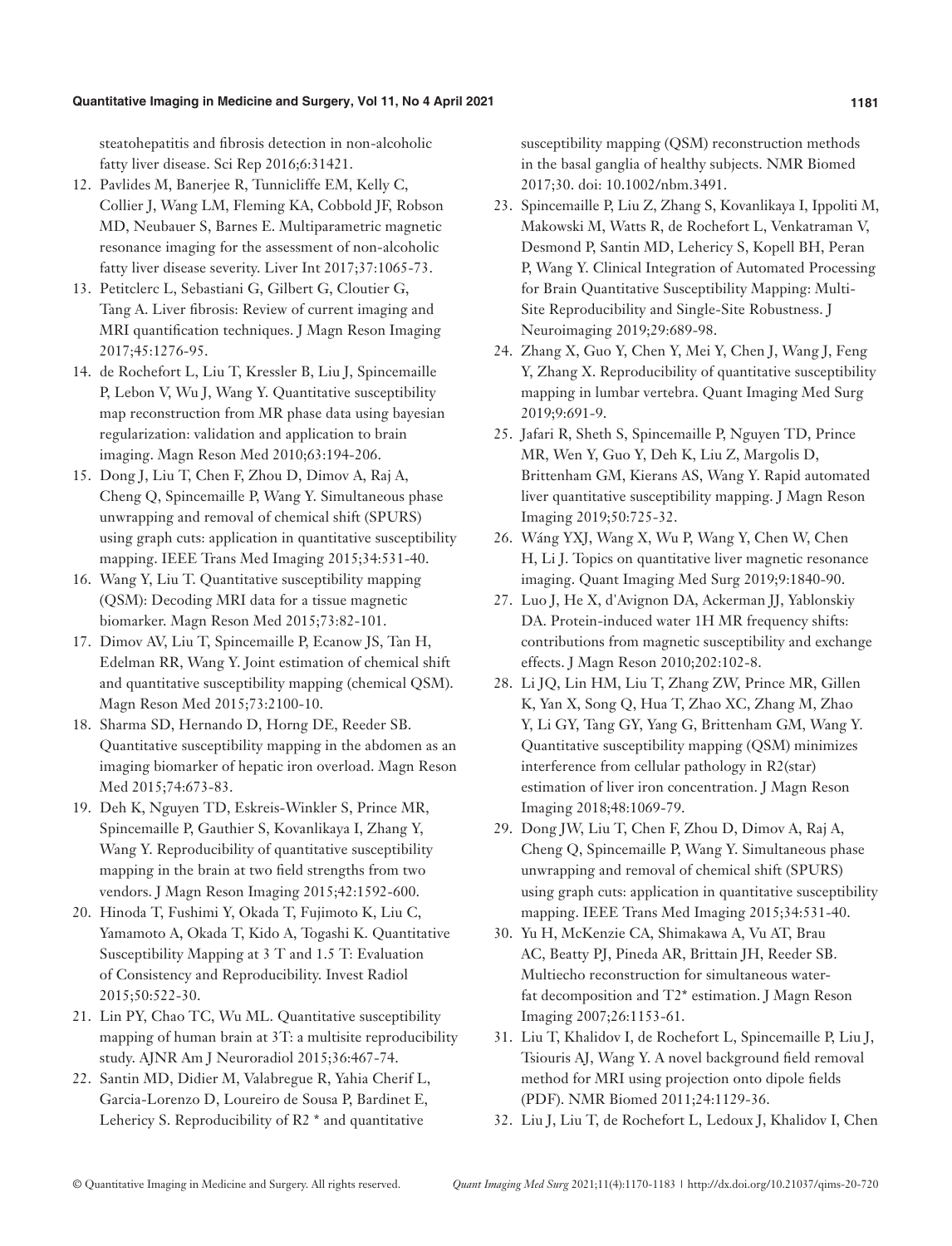#### **1182 Qu et al. QSM of liver fibrosis in CLDs**

WW, Tsiouris AJ, Wisnieff C, Spincemaille P, Prince MR, Wang Y. Morphology enabled dipole inversion for quantitative susceptibility mapping using structural consistency between the magnitude image and the susceptibility map. Neuroimage 2012;59:2560-8.

- 33. Lin H, Wei H, He N, Fu C, Cheng S, Shen J, Wang B, Yan X, Liu C, Yan F. Quantitative susceptibility mapping in combination with water-fat separation for simultaneous liver iron and fat fraction quantification. Eur Radiol 2018;28:3494-504.
- 34. Ishak K, Baptista A, Bianchi L, Callea F, De Groote J, Gudat F, Denk H, Desmet V, Korb G, MacSween RN, Phillips MJ, Portmann BG, Poulsen H, Scheuer PJ, Schmid M, Thaler H. Histological grading and staging of chronic hepatitis. J Hepatol 1995;22:696-9.
- 35. Terrault NA, Lok ASF, McMahon BJ, Chang KM, Hwang JP, Jonas MM, Brown RS Jr, Bzowej NH, Wong JB. Update on prevention, diagnosis, and treatment of chronic hepatitis B: AASLD 2018 Hepatitis B Guidance. Clin Liver Dis (Hoboken) 2018;12:33-4.
- 36. Liver EAftSot. EASL 2017 Clinical Practice Guidelines on the management of hepatitis B virus infection. J Hepatol 2017;67:370-98.
- 37. Bedossa P, Poynard T. An algorithm for the grading of activity in chronic hepatitis C. The METAVIR Cooperative Study Group. Hepatology 1996;24:289-93.
- 38. Kleiner DE, Brunt EM, Van Natta M, Behling C, Contos MJ, Cummings OW, Ferrell LD, Liu YC, Torbenson MS, Unalp-Arida A, Yeh M, McCullough AJ, Sanyal AJ, Nonalcoholic Steatohepatitis Clinical Research N. Design and validation of a histological scoring system for nonalcoholic fatty liver disease. Hepatology 2005;41:1313-21.
- 39. Vali Y, Lee J, Boursier J, Spijker R, Loffler J, Verheij J, Brosnan MJ, Bocskei Z, Anstee QM, Bossuyt PM, Zafarmand MH, Team LSR. Enhanced liver fibrosis test for the non-invasive diagnosis of fibrosis in patients with NAFLD: A systematic review and meta-analysis. J Hepatol 2020;73:252-62.
- 40. Xu XY, Wang WS, Zhang QM, Li JL, Sun JB, Qin TT, Liu HB. Performance of common imaging techniques vs serum biomarkers in assessing fibrosis in patients with chronic hepatitis B: A systematic review and metaanalysis. World J Clin Cases 2019;7:2022-37.
- 41. Reiter R, Tzschatzsch H, Schwahofer F, Haas M, Bayerl C, Muche M, Klatt D, Majumdar S, Uyanik M, Hamm B, Braun J, Sack I, Asbach P. Diagnostic performance of tomoelastography of the liver and spleen for staging

hepatic fibrosis. Eur Radiol 2020;30:1719-29.

- 42. Schawkat K, Ciritsis A, von Ulmenstein S, Honcharova-Biletska H, J?ngst C, Weber A, Gubler C, Mertens J, Reiner CS. Diagnostic accuracy of texture analysis and machine learning for quantification of liver fibrosis in MRI: correlation with MR elastography and histopathology. Eur Radiol 2020;30:4675-85.
- 43. Ajmera VH, Liu A, Singh S, Yachoa G, Ramey M, Bhargava M, Zamani A, Lopez S, Mangla N, Bettencourt R, Rizo E, Valasek M, Behling C, Richards L, Sirlin C, Loomba R. Clinical utility of an increase in magnetic resonance elastography in predicting fibrosis progression in nonalcoholic fatty liver disease. Hepatology 2020;71:849-60.
- 44. Wei H, Gibbs E, Zhao P, Wang N, Cofer GP, Zhang Y, Johnson GA, Liu C. Susceptibility tensor imaging and tractography of collagen fibrils in the articular cartilage. Magn Reson Med 2017;78:1683-90.
- 45. Wei H, Decker K, Nguyen H, Cao S, Tsai TY, Dianne Guy C, Bashir M, Liu C. Imaging diamagnetic susceptibility of collagen in hepatic fibrosis using susceptibility tensor imaging. Magn Reson Med 2020;83:1322-30.
- 46. Seto WK, Hui RWH, Mak LY, Fung J, Cheung KS, Liu KSH, Wong DKH, Lai CL, Yuen MF. Association between hepatic steatosis, measured by controlled attenuation parameter, and fibrosis burden in chronic hepatitis B. Clin Gastroenterol Hepatol 2018;16:575-583.e2.
- 47. Powell EE, Jonsson JR, Clouston AD. Steatosis: co-factor in other liver diseases. Hepatology 2005;42:5-13.
- 48. Sharma P, Altbach M, Galons JP, Kalb B, Martin DR. Measurement of liver fat fraction and iron with MRI and MR spectroscopy techniques. Diagn Interv Radiol 2014;20:17-26.
- 49. Kershenobich Stalnikowitz D, Weissbrod AB. Liver fibrosis and inflammation. A review. Ann Hepatol 2003;2:159-63.
- 50. Kawada N. Evolution of hepatic fibrosis research. Hepatol Res 2011;41:199-208.
- 51. Karsa A, Punwani S, Shmueli K. The effect of low resolution and coverage on the accuracy of susceptibility mapping. Magn Reson Med 2019;81:1833-48.
- 52. Zhou D, Cho JH, Zhang JW, Spincemaille P, Wang Y. Susceptibility underestimation in a high-susceptibility phantom: Dependence on imaging resolution, magnitude contrast, and other parameters. Magn Reson Med 2017;78:1080-6.
- 53. Wang Y, Rossman PJ, Grimm RC, Wilman AH,